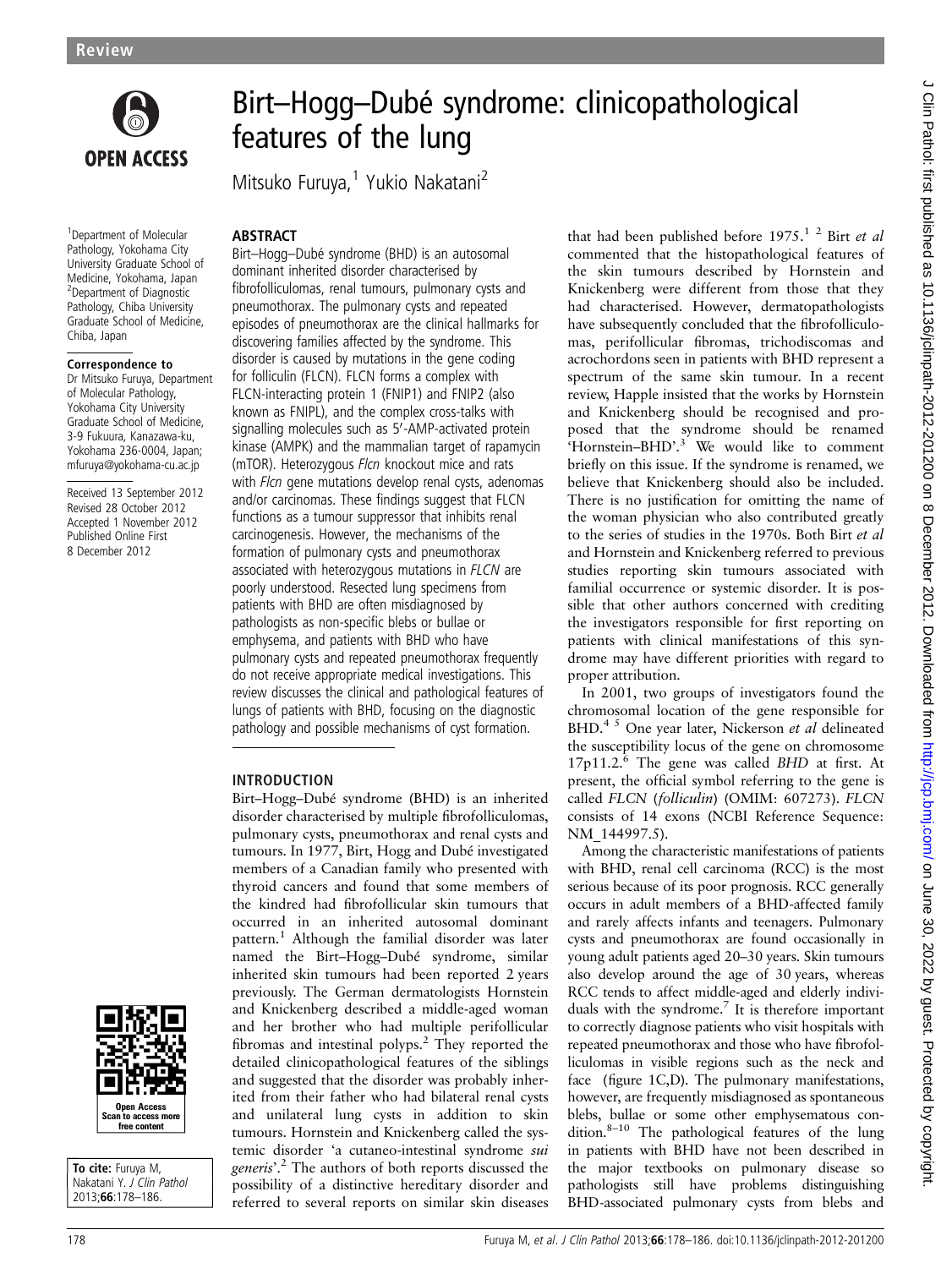

Figure 1 Thoracic CT scans and skin tumours of patients with Birt-Hogg-Dubé syndrome. (A) A 33-year-old woman who had a pneumothorax six times showing cysts localised in the perimediastinal subpleura. (B) A 53-year-old woman who had a pneumothorax twice showing most of the cysts in contact with the interlobular septum. (C) A 69-year-old woman with renal cell carcinoma who had multiple skin papules on the neck. (D) A 76-year-old man with a few flat-topped fibrous papules on the back (arrows).

bullae. The mechanisms of cyst development are largely unknown. In this review we describe in detail the pathological features of the pulmonary cysts and ruptured lesions found in lung tissue of patients with BHD. Diagnostic clues and recent advances in the molecular studies of FLCN-mediated signalling are also presented.

## CLINICAL FEATURES OF PULMONARY CYSTS IN BHD

Epidemiological studies have demonstrated that multiple pulmonary cysts and multiple episodes of pneumothorax are frequently observed in patients with  $BHD<sup>11</sup>$  Imaging studies using thoracic CT have found high rates of multiple pulmonary cysts in more than 80% of BHD-affected families.<sup>11 12</sup> In our practice, all 20 patients genetically diagnosed with BHD were found to have multiple pulmonary cysts on thoracic CT (figure 1A,B). Several differential diagnoses should be considered in patients who have a history of repeated pneumothorax, especially in women of reproductive age. Lymphangioleiomyomatosis (LAM) and pulmonary endometriosis should be included in the differential diagnosis. LAM tends to occur in women of reproductive age and about 30% of women with LAM have tuberous sclerosis complex  $(TSC)$ ,<sup>13 14</sup> which will be discussed later. Other genetic disorders such as α-antitrypsin deficiency and Marfan syndrome can also be considered.

Investigating the possible association between pulmonary BHD and chronic obstructive pulmonary disease (COPD), Cho et al compared single nucleotide polymorphisms (SNPs) of FLCN. None of those SNPs in patients with COPD were the

same as the mutations previously reported for BHD, and there was no statistical association for four selected variants with the presence of COPD or emphysema-related phenotypes. Based on their results, they concluded that BHD and COPD may have distinct genetic causes.<sup>15</sup>

Thoracic CT yields findings that greatly aid in the diagnosis of BHD. Tobino et al summarised the detailed radiological findings of the pulmonary lesions in 12 patients with BHD.<sup>16 17</sup> Many pulmonary cysts occurred in individual patients; in a single patient with severe disease there were 407 pulmonary cysts bilaterally located in the medial and subpleural regions. The lower part of the middle zone was more frequently affected than the apex of the lung. Similar findings were reported by Ayo et al who reviewed five cases.<sup>18</sup> In our practice, we also observed similar radiological features in 19 patients with pulmonary cysts and/or pneumothorax who were diagnosed by genetic testing. Cysts occurring in the middle and lower lobes towards the mediastinum and intimate association of the cysts with interlobular septa and/or visceral pleura are therefore characteristic CT findings that aid in differentiating BHD lesions from LAM and other cystic pulmonary lesions.<sup>17</sup>

# PATHOLOGICAL FEATURES OF PULMONARY CYSTS

Very little information on the microscopic findings of pulmonary cysts in BHD is available.<sup>19–21</sup> Some case reports of patients with BHD have described pathological findings that were not reliable because the lung specimens were inadequate. $8-10$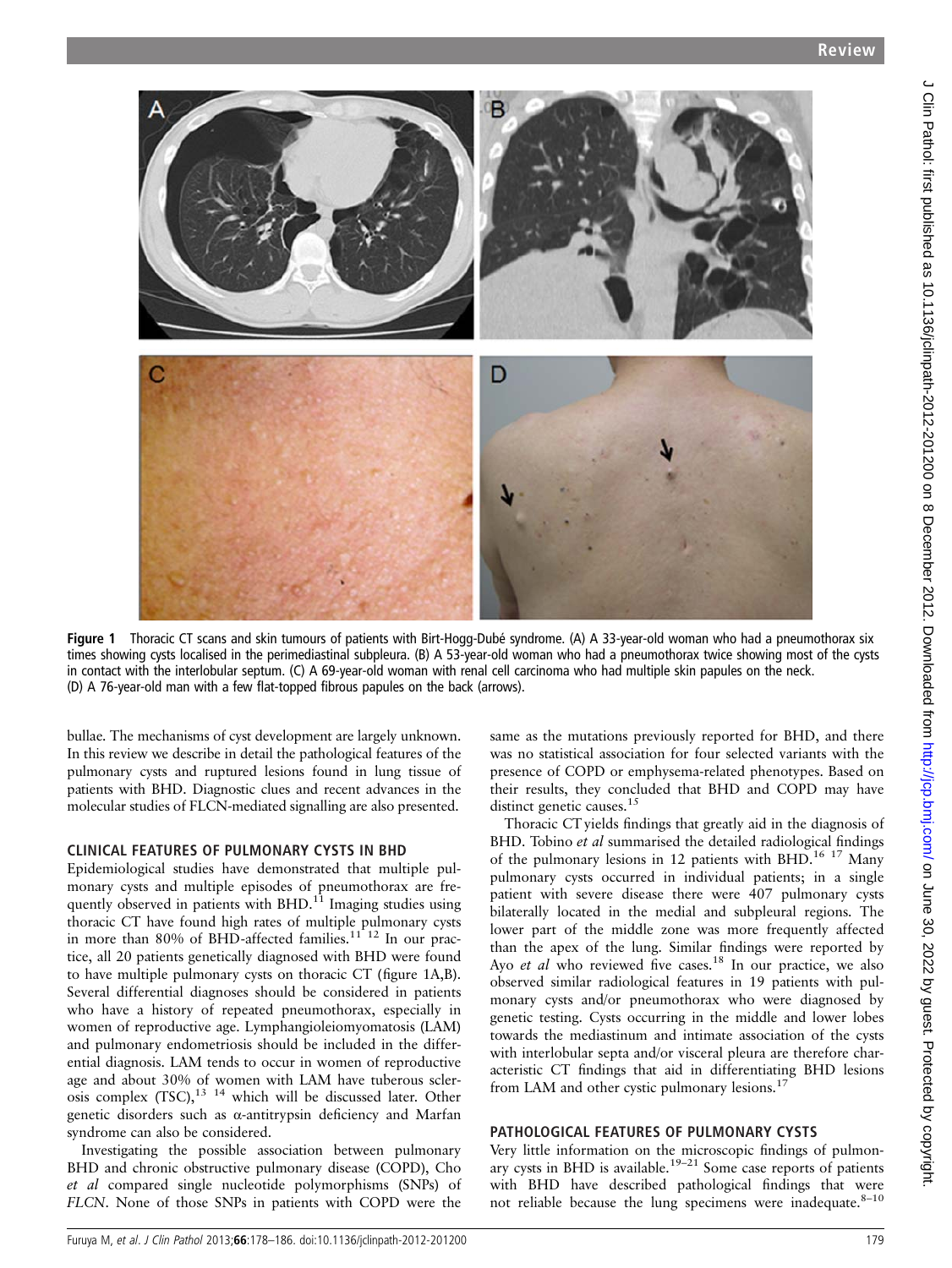In these reports, BHD-associated pulmonary cysts were frequently confused with blebs, bullae or other cystic air space diseases. The pathological findings previously reported were based on ruptured lesions that caused pneumothorax. Only fragmented pleural walls were resected in these cases and detailed microscopic observation was not available. These specimens had elongated visceral pleurae with hyalinised stroma and, in some specimens, the tissue included true blebs or bullae with mesothelial invagination. It was inevitable that these specimens containing BHD-associated lung lesions were found to have non-specific blebs or bullae; however, physicians and pathologists should have been sceptical about the diagnosis because there were multiple bilateral cystic lesions, repeated clinical

episodes and positive family histories. These cases should be carefully re-examined.

In unruptured pulmonary cysts associated with BHD, the cyst wall expands towards the visceral pleura and is partially incorporated into the parenchyma, interlobular septum and/or bronchovascular bundle (figure 2A). Enlarged cysts can also appear segmented by an alveolar wall and resemble a multicystic pneumatocoele and become deeply embedded in the interlobular septum (figure 2B).<sup>19</sup> The inner surface of the cyst is lined by alveolar cells immunostaining for epithelial markers and surfactant proteins (figure 2C). These epithelial cells do not show neoplastic proliferation or atypical morphology. They may be attenuated or not easily visible; however, cuboidal cells



Figure 2 Histopathological features of lungs affected by Birt–Hogg–Dubé syndrome (BHD): H&E staining of resected lungs from patients diagnosed with BHD by genetic testing. Cysts are indicated by stars. (A) A resected cyst from a 41-year-old woman. The cyst wall partially incorporates the pleura (arrowheads) and interlobular septum (arrows). (B) A double-spaced microscopic cyst from the same patient. The inner surface is lined by pneumocytes (inset) and is partially embedded in an interlobular septum (reproduced from Koga et  $a^{19}$  with permission of the publisher). (C) Innermost layer of a cyst: the lining cells show neither aberrant proliferation nor pleomorphic features. They are immunostained for proSP-C, suggesting pneumocytes. (D) A few alveoli abut on the innermost layer and are anastomosed to the cyst lining cells. (E) Finger-like protrusion of a vein into the cystic space. (F) Epithelial spores lining the inner layer of the cyst wall (left), which is highlighted by immunostaining for cytokeratin CAM5.2 (right).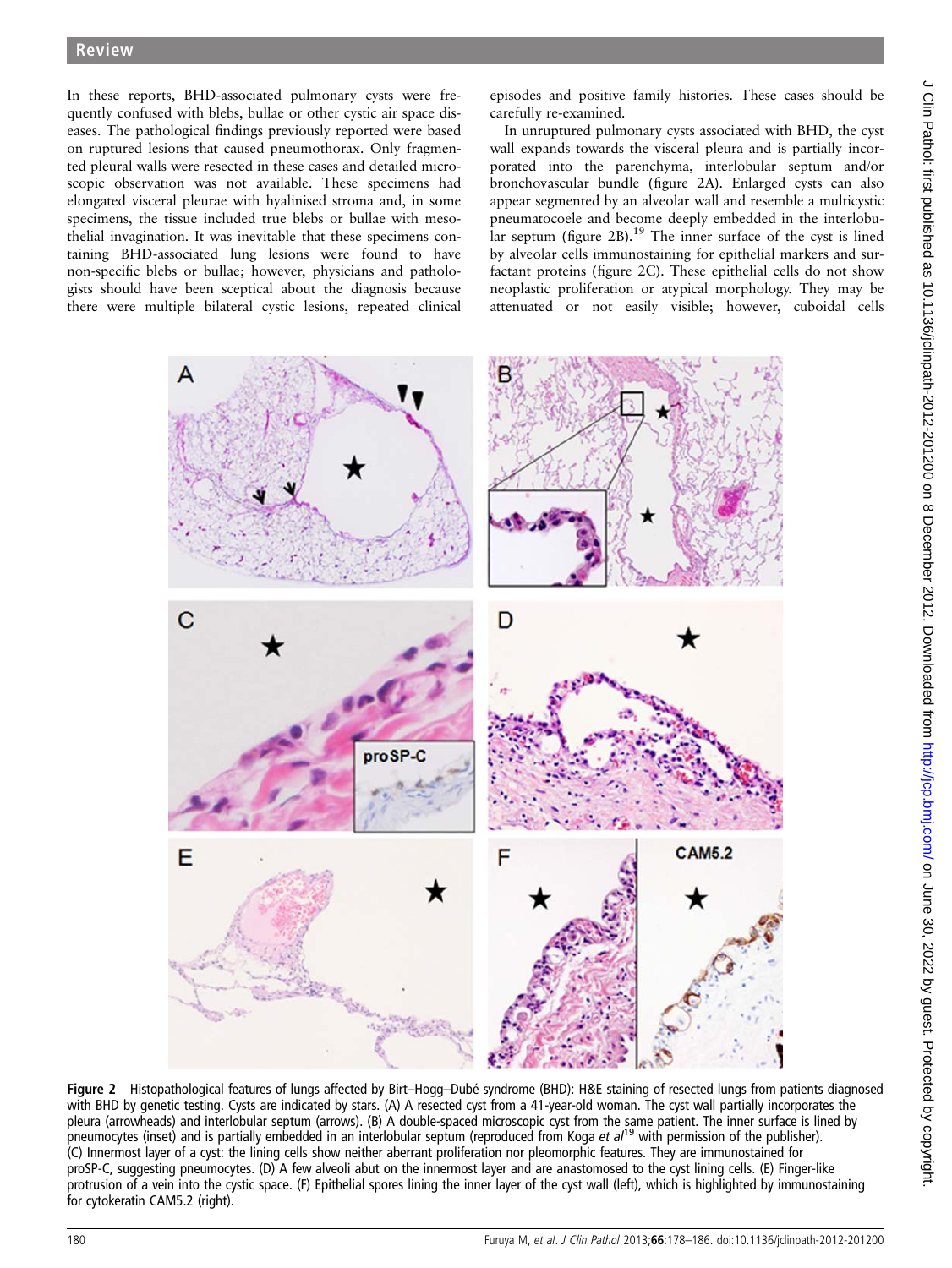resembling type II pneumocytes are often observed in the innermost layer. Sometimes a cyst wall is partially enveloped by another wall, demonstrating the unique pattern of 'an alveolus or a few alveoli within a cyst' (figure 2D). Some cysts have veins protruding into the cystic space (figure 2E). These characteristic findings are important microscopic clues for the pathological diagnosis.20 Most of the epithelium lining the cyst appears to be friable. Some epithelial tissue exfoliates from the cyst wall and some remaining tissue appears thin; detailed evaluation shows unusual alveolar architecture (figure 2D) and epithelial cells budding in the walls of the cyst in a few cases (figure 2F). These complex structures are often associated with chronic inflammatory cell infiltration of various degrees, which suggests a possible development of cysts due to inflammation. We speculate that these might resemble hamartomatous cysts that expand very slowly, modified in their structures by inflammation, and sometimes rupture, causing pneumothorax.

In pneumothorax-associated ruptured cysts and cysts before rupture, the histopathology becomes complicated because of mechanical stress and tissue remodelling with associated inflammation. Pleural thickening, interstitial bleeding and hyalinisation alter the original architecture of the cysts. After rupture, mesothelial invagination and bleb formation are frequently observed (figure 3A,B). Cuboidal cells resembling type II pneumocytes tend to be more conspicuous at this stage. These metamorphosed pleurae demonstrate the non-specific histopathology common to blebs and interfere with the correct diagnosis. We therefore suggest that surgeons who perform pulmonary wedge resections in patients suspected of having BHD should also sample cystic areas that are not ruptured. Cystic alveoli and fusion of the epithelium of the cyst to the mesenchyme are diagnostic clues to BHD-associated lung lesions even at advanced stages with inflammatory modifications. The interlobular septum in contact with the cyst is sometimes oedematous (figure 3C, arrows), which may be a result of localised disturbance of the circulation and venous stasis. Other possible causes of oedema include FLCN insufficiency, which might lead to matrix remodeling,<sup>22</sup> or angiogenic factors that increase vascular permeability (see later).

Table 1 summarises the histopathological features that help to differentiate between BHD-associated cysts and idiopathic blebs and/or bullae. Small unruptured BHD cysts generally are free of signs of inflammation and fibrosis. Histopathological observations have indicated that BHD-associated cysts are initially located very close to the interlobular septa and/or are subpleural. Some cysts, if not all, become larger and prone to rupture, leading to pneumothorax. Ruptured cysts or modified cysts before rupture are accompanied by inflammation and become indistinguishable from blebs or bullae because of pleural fibrosis and hyalinisation. These metamorphosed cyst walls, however, may still retain some of the unique features mentioned above (figure 2D,F).<sup>20</sup> Modified BHD-associated pulmonary cysts may secondarily form blebs and/or bullae, but not vice versa.

Several disorders other than blebs/bullae should be considered in the differential diagnosis of BHD-associated cysts including emphysema, infectious lung diseases, LAM and thoracic endometriosis. Immunohistochemical staining using the monoclonal antibody HMB45 for melanoma-related antigen is helpful for differentiating between LAM- and BHD-associated cysts; however, in the early stages of LAM, HMB45-positive cells are inconspicuous. Female patients with BHD who have repeated episodes of pneumothorax are more likely to be carefully investigated than young male patients with BHD who tend to be

misdiagnosed with idiopathic pneumothorax. Comprehensive information that includes clinical and family histories can alert the physician to the possibility of BHD. On the other hand, long-term smoking or long-term smoking-associated emphysematous disorder may mask the pulmonary microscopic characteristics of BHD, especially in elderly patients.

It should be noted that there is cystic lung disease of unexplained cause.23 We also have had some patients who could not be diagnosed. These patients had family members with pneumothorax and/or histories of repeated episodes of pneumothorax. The radiological and histological features of the lungs of these patients were indistinguishable from the features of BHD-affected lungs; however, neither FLCN mutations nor intragenic deletions and duplications were identified in these patients. Investigations are needed to identify more specific diagnostic clues for diagnosing BHD in affected lungs and to understand the pathophysiology of non-BHD-associated pulmonary cysts that share some features with BHD-associated cysts.

## SYMPTOMS ASSOCIATED WITH DYSFUNCTIONAL FLCN

FLCN is regarded as a tumour suppressor and its dysfunction leads to renal carcinogenesis. However, the role of FLCN in human pulmonary cysts is poorly understood. Flcn<sup>+/−</sup> rodent models for BHD are not good for demonstrating pulmonary cysts.24 25 A lung-targeted Flcn-depleted animal model has not yet been developed. Sequence analysis of FLCN from microdissected fibrofolliculomas demonstrated a heterozygous pattern,<sup>26</sup> but FLCN in the pulmonary cysts of patients with BHD has not been characterised because the cells lining the cysts do not show neoplastic proliferation and the numbers of epithelial cells are too small for analysis. A histological study using in situ hybridisation reported that FLCN mRNA was detectable in stromal cells and type I pneumocytes in the lungs of patients with BHD.<sup>27</sup> In our immunohistochemical study, macrophages, pneumocytes and even the cells lining the cysts of BHD-affected lungs stained positive for FLCN,  $19^{3}$  <sup>20</sup> whereas there were many unstained RCC cells in BHD-affected kidneys.<sup>20</sup> These data suggest that FLCN in pulmonary cysts probably displays haploinsufficiency.

Little is known about the metachronicity of pulmonary cyst development. Many cysts appear to remain unruptured because the frequency of pneumothorax in elderly patients with BHD is not as high as the frequency of pneumothorax in middle-aged patients. Thus, some cysts may evolve continually and rupture at different points in time. Alternatively, abnormal epithelial/mesenchymal interactions may weaken the extracellular matrix of the visceral pleura leading to a pneumothorax-prone condition. BHD-associated skin tumours demonstrate proliferation of mesenchymal cells in addition to extension of the follicular epithelium, indicating that dysfunctional FLCN affects both cell types. FLCN mRNA is detectable in both the epidermal and stromal components of the skin.<sup>27</sup> Additional studies are needed for better understanding of the budding and development of pulmonary cysts and the process of pneumothorax formation in patients with BHD.

Studies of BHD rodent models have elucidated the importance of FLCN in renal carcinogenesis. Flcn-null mice and rats are embryonic lethal, and Flcn heterozygous knockout mice and rats with Flcn mutations develop renal cell adenomas and rats with *Flcn* mutations develop renal cell adenomas and  $RCC^{28-29}$  Nibon rats with heterozygous *Flcu* mutations RCC.<sup>28 29</sup> Nihon rats with heterozygous *Flcn* mutations<br>develop repal cell adenomas at around  $3-4$  weeks which transdevelop renal cell adenomas at around 3–4 weeks which transform to RCC when the rats are 6 months old. $30$  The carcinoma cells of RCC in this model frequently show loss of heterozygosity of Flcn. Somatic second hit mutations of Flcn have been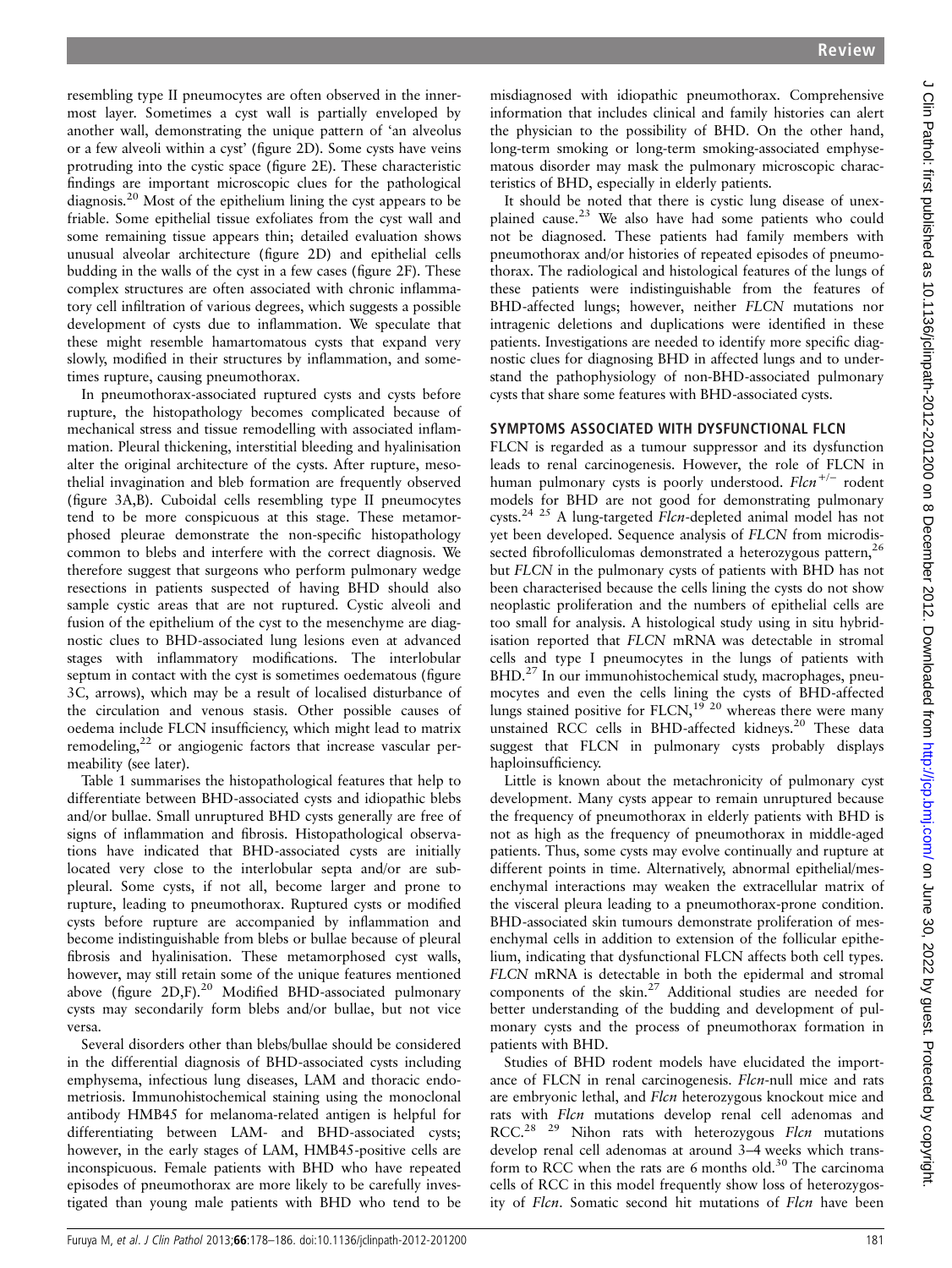

Figure 3 Histopathological features of ruptured cysts and hypothetical mechanism of cyst growth. (A) Ruptured visceral pleura thickened with fibrosis and inflammation. Mesothelial invagination (arrowheads) is observed. Inset shows the invaginated cells immunostained for calretinin. (B) Elongated cysts form a complicated structure. (C) Interlobular septum (arrows) associated with a cyst shows oedematous features. (D) The cyst lining epithelial cells are strongly immunostained for p-mammalian target of rapamycin (mTOR) (left) and p-S6 (right). (E) A hypothetical signalling pathway involved in pulmonary cyst growth. Folliculin insufficiency in cyst composing cells leads to mTOR activation and accelerates downstream molecules such as p-S6 and vascular endothelial growth factor (VEGF). FNIP, FLCN-interacting protein; HIF-1α, hypoxia-inducible factor 1α; mTORC1 and 2, mTOR complex 1 and 2.

found in RCC of patients with BHD.<sup>31</sup> The BHD<sup>f/d</sup>/KSP-Cre mouse has kidney epithelium-specific depletion of Flcn, develops polycystic tubules within 2 weeks after birth and dies at 3 weeks from renal failure.<sup>32</sup> These results indicate that FLCN works as a tumour suppressor and also as a possible regulator of cystic remodelling.

In heterozygous Flcn knockout mice (Flcn+/<sup>−</sup> mice), adenocarcinoma and adenoma of the lung are detected sporadically.<sup>24</sup> A few human cases of low-grade atypical adenomatous hyperplasia and lung carcinomas have been reported,<sup>7</sup> <sup>18</sup> and we also had a patient who developed bronchioloalveolar carcinoma with multiple pulmonary cysts (figure 4). There is a recent report of a 50-year-old man with BHD who was found to have a 12 mm histiocytoma in the lung plus multiple cysts and pneumothorax.<sup>33</sup> It is unknown whether the lung carcinoma and other types of lung tumours in patients with BHD are associated with FLCN haploinsufficiency. Long-term prospective studies are needed to elucidate whether neoplastic changes in the lung can occur.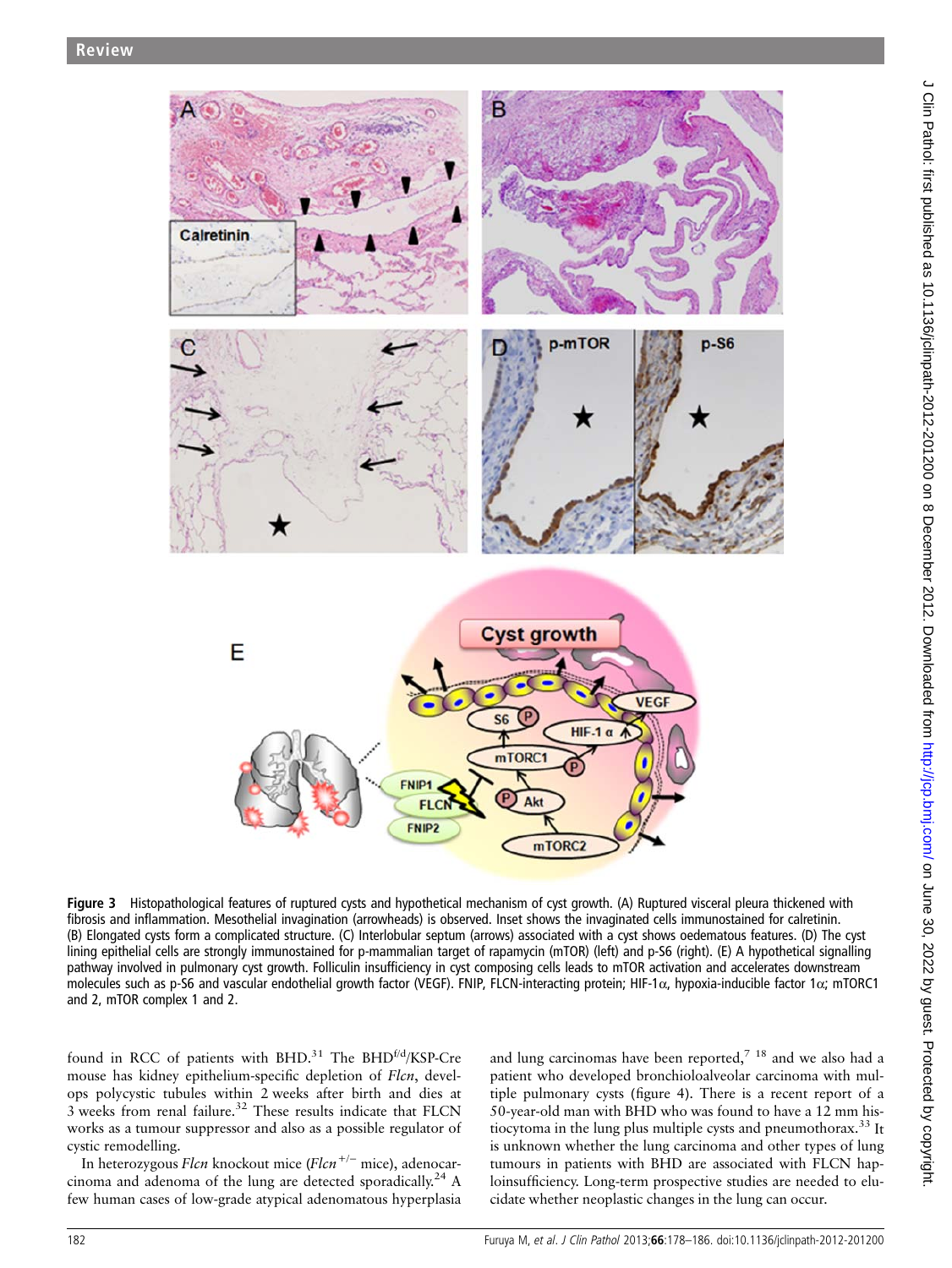Table 1 Comparison of the lung cystic lesions between Birt–Hogg–Dubé syndrome (BHD) and blebs/bullae

|                             | <b>BHD</b> (primary cyst)                            | <b>BHD</b> (modified cyst)                                  | Idiopathic blebs and bullae                                       |
|-----------------------------|------------------------------------------------------|-------------------------------------------------------------|-------------------------------------------------------------------|
| Location                    | Lower lobes/perimediastinum                          | Lower lobes/perimediastinum                                 | Upper lobes/apex                                                  |
| <b>Number</b>               | A few to multiple                                    | A few to multiple                                           | One or a few                                                      |
| Basic structure             | Alveolar cysts/partially fused to pleura             | Elongated pleura/alveolus or a few alveoli<br>within a cyst | Intrapleural and/or parenchymal air spaces/<br>destructed alveoli |
| Lining cells                | Often attenuated/flattened respiratory<br>epithelium | Often type II pneumocyte -like cuboidal cells               | No or incomplete epithelial lining/destructed alveoli             |
| Stroma                      | No fibrosis                                          | Common fibrosis                                             | Common fibrosis                                                   |
| Mesothelial<br>invagination | <b>No</b>                                            | <b>Often</b>                                                | Often                                                             |
| Inflammation                | None to mild                                         | Mild to moderate                                            | Moderate                                                          |
| Pneumothorax                | Not yet                                              | <b>Often</b>                                                | <b>Often</b>                                                      |



Figure 4 Schemes of mutation patterns of 19 Asian families with Birt–Hogg–Dubé syndrome (BHD). The responsible mutation sites of the 19 Asian families are indicated. F6 is excluded because genetic testing was done in another institute. F5 is Taiwanese and the others are Japanese families with BHD. The most frequent mutations are 4 bp deletion in exon 13 (c.1533\_1536delGATG) and duplication of cytosine in exon 11 (c.1285dupC).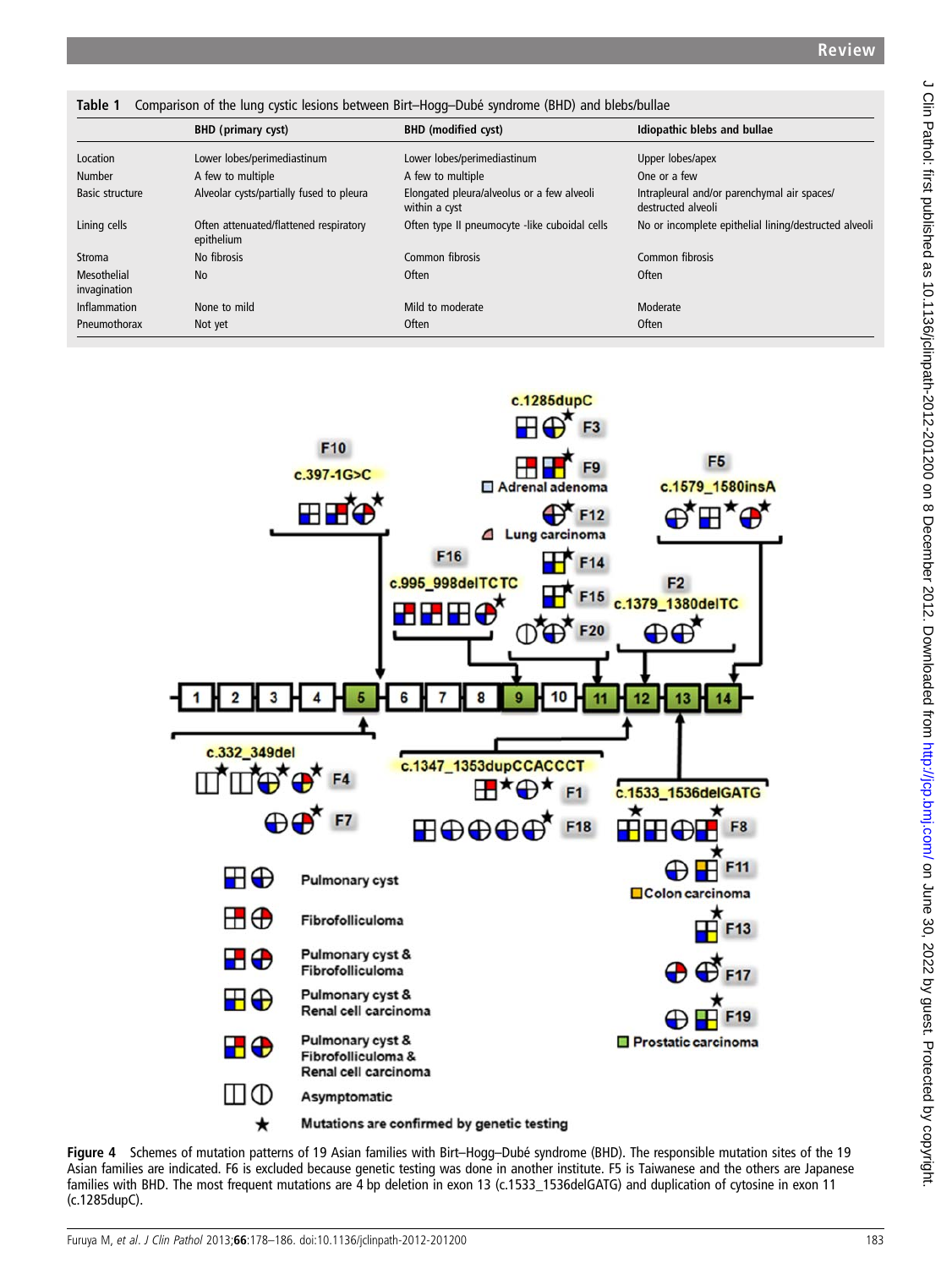## FLCN-ASSOCIATED SIGNALLING PATHWAYS

FLCN is involved in the mammalian target of rapamycin (mTOR) signalling pathway.<sup>34</sup> Recent studies revealed that FLCN forms a complex with two associated proteins. Baba et al identified the first binding protein of FLCN in 2006 and called it FLCN-interacting protein 1 (FNIP1). In 2008, they and other investigators identified a novel FNIP1 homologue, FNIP2 (also known as FNIPL). $35 \times 36$  The FLCN complex interacts with  $5'$ -AMP-activated protein kinase  $(AMPK)^{34-36}$  and regulates mTOR signalling. High levels of dysregulated mTOR activity are associated with several systemic syndromes including TSC. The complex of hamartin (TSC1) and tuberin (TSC2) interact with AMPK and mTOR, and mutations in TSC1 or TSC2 lead to uncontrolled cell growth.<sup>37</sup> TSC is associated with characteristic neoplasms such as neurofibromas in the skin, angiomyolipoma in the kidney and LAM in the lung. Other mTOR-associated hamartoma syndromes include Peutz– Jegers syndrome and Cowden's disease in which respective heterozygous mutations in STK11/LKB1 and PTEN lead to hamartomatous colorectal polyps. BHD syndrome, TSC and the other mTOR-associated disorders have in common conditions such as multiple skin tumours and hereditary tumours and hamartomas which are associated with haploinsufficiency of the corresponding gene products. It is not completely understood whether the FLCN complex plays a role in mTOR signalling similar to the role of TSC1 and TSC2.

Both inhibitory and stimulatory effects of FLCN on mTOR complex 1 (mTORC1) have been seen, depending on the experimental design of the study,<sup>24 28 32 35 36</sup> which indicates that the function of FLCN in mTOR signalling may be dependent on context.<sup>25</sup> We have shown that the cells lining pulmonary cysts stain positively for phospho-mTOR and phospho-S6 expression (figure 3D).<sup>20</sup> We also found that hypoxia-inducible factor  $1\alpha$  and vascular endothelial growth factor (VEGF) were immunostained strongly in lung specimens from patients with BHD (unpublished observation). Although statistical validation of a sufficient number of patients is not yet available, the results of our histopathological investigations suggest that mTOR signalling is accelerated in the cells lining pulmonary cysts, and that downstream molecules such as S6 protein and VEGF contribute to the development of cysts under conditions of FLCN haploinsufficiency (figure 3E). Recent studies have elucidated the suppressor activity of FLCN in the regulation of transcription factor E3 and transforming growth factor β which are widely involved in tumorigenesis and apoptosis.<sup>38</sup> <sup>39</sup> Further investigations of the molecular mechanisms involved in the formation of pulmonary cysts and rupture are needed.

# FLCN MUTATIONS

In 2009, more than 50 germline mutations were reported from families affected by  $\overline{BHD}^{40}$  and, at present, over 100 have been reported. The  $C_8$  tract in exon 11 is the most frequently affected site; duplication of cytosine  $(C_9)$  and deletion  $(C_7)$ have both been reported. A statistical association between mutations and clinical manifestations has not been clarified. Differential phenotypes are often observed in family members with BHD, and not all the members will develop RCC.<sup>19</sup> Painter et al reported that all 24 affected members of a Finnish kindred had multiple pulmonary cysts on thoracic  $CT<sup>41</sup>$ . They suggested that a 4 bp deletion in exon 4 (c.235\_238delTCGG) causes pulmonary cysts with 100% penetrance. Toro et al investigated 189 patients with BHD with pulmonary cysts and pneumothorax and found that patients with FLCN mutations in exons 9 and 12 had pneumothorax more frequently than patients with FLCN mutations in other exons.<sup>12</sup> Schmidt et al suggested that patients with cytosine deletion in the  $C_8$  tract of exon 11 (c.1285delC) may have a lower risk of developing RCC than individuals with cytosine duplication in the  $C_8$  tract  $(c.1285 \text{dupC})$ .<sup>42</sup> RCC tends to occur in elderly patients with BHD, thus long-term follow-up survey in age-matched groups is needed.

Although not all the kinships we studied underwent thoracic CT, our data indicate that a 4 bp deletion in exon 13 (c.1533\_1536delGATG) causes pulmonary cysts with 100% penetrance (n=11 affected members from five different families; figure 4). Data are needed from more kinships to clarify statistical associations between the mutation patterns and clinical manifestations. According to the FLCN mutation online database (<http://www.skingenedatabase.com/>), the registered mutations are mainly from families in the USA. Kunogi et al summarised the mutations in Japanese pedigrees and compared them with those reported by the National Cancer Institute.<sup>43</sup> There were differences in the frequencies of mutation sites. For example, a 7 bp duplication in exon 12  $(c.1347$ <sub>1353</sub>dupCCACCCT)<sup>19 43</sup> and mutations of a splice acceptor site in intron  $5^{7}$  <sup>43</sup> have not been reported from American and European pedigrees.<sup>7</sup> In addition, we found a few other unique mutations in Asian pedigrees.<sup>20</sup><sup>44</sup> Figure 4 depicts a summary of the mutations from 19 Asian families affected by BHD (18 Japanese and 1 Taiwanese) which we analysed between 2008 and 2012. A cytosine duplication or deletion in the  $C_8$  tract of exon 11 (c.1285dupC or c.1285delC) is known to be the 'hot spot' in Western patients with BHD. Mutation analyses by  $us^{20}$  and another Japanese group43 have added new information; in Japanese patients with BHD, c.1347\_1353dupCCACCCT in exon 12 and c.1533\_1536delGATG in exon 13 are the 'hot spots'.

# CONCLUSIONS AND FUTURE PROSPECTS

Around 10 years have passed since the discovery of FLCN.<sup>6</sup><br>Increasing numbers of case reports and reviews on BHD pedi-Increasing numbers of case reports and reviews on BHD pedigrees have provided physicians with the diagnostic features of this inherited disorder.<sup>45</sup> <sup>46</sup> However, there are still many patients who are misdiagnosed and thought to have spontaneous pneumothorax and sporadic RCC. Pneumothorax and chest pain are clinically important signs and symptoms and warrant a thorough medical examination, $47$  and it is important to keep in mind that the onset of repeated pneumothorax generally starts at an earlier age than RCC in patients with  $BHD<sup>11</sup>$  Pathologists should carefully distinguish pulmonary lesions associated with BHD from the lesions that occur in other emphysematous diseases. In this review we have presented the diagnostic histopathological features including the diagnostic puzzles of pulmonary cysts. Pathologists must remember that resected lesions are frequently modified by mechanical stress and post-rupture remodelling. In addition, it is not completely understood how pulmonary cysts develop under conditions of FLCN insufficiency. A better understanding of the molecular and cellular cross-talks and meta-analyses of patients with BHD are needed to develop a more precise diagnosis and better follow-up of affected families.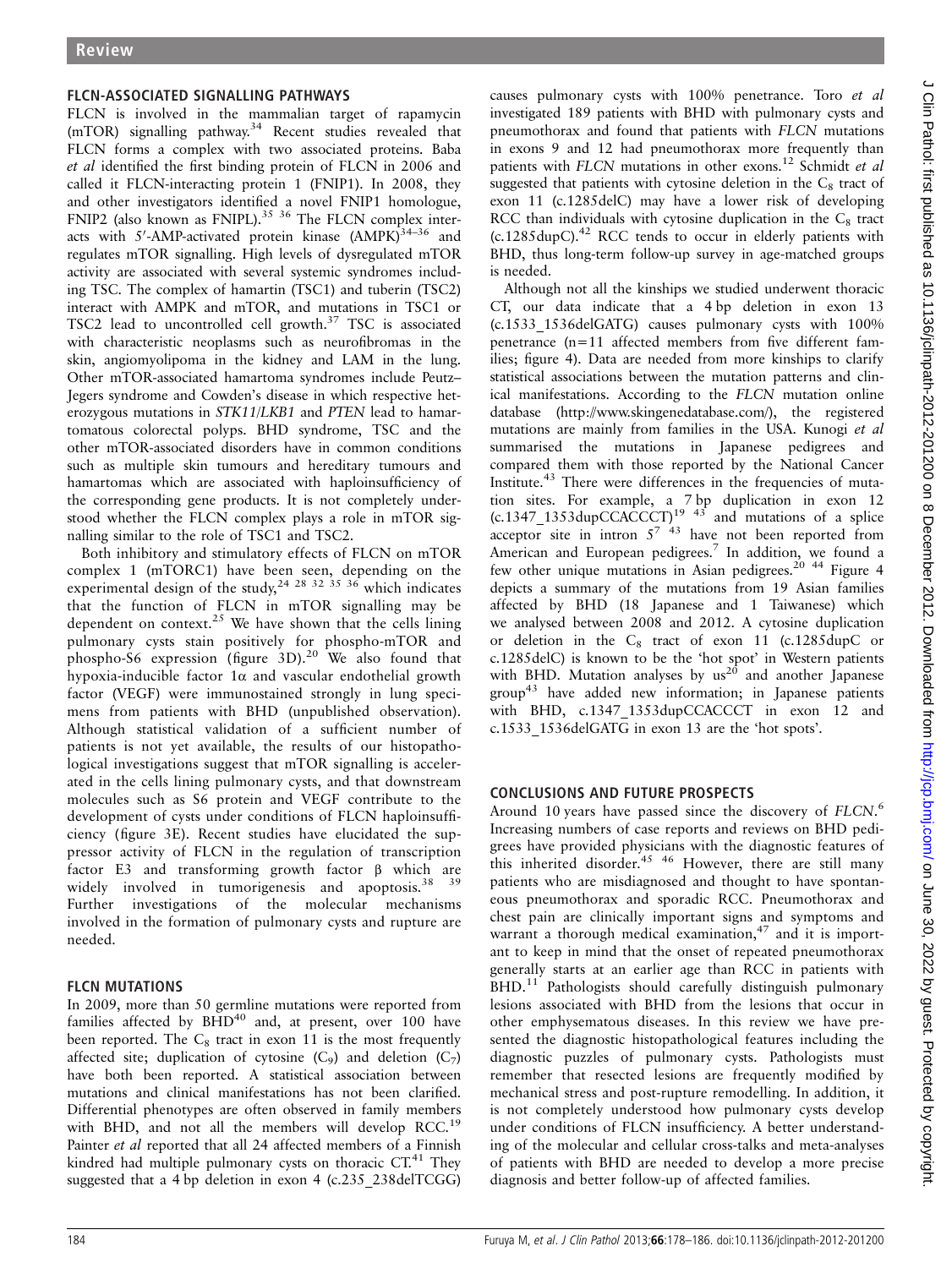### Key messages

- ▸ In un-ruptured pulmonary cysts associated with Birt-Hogg-Dubyndrome (BHD), the cyst wall expands toward the visceral pleura and is partially incorporated into the parenchyma, interlobular septum and/or bronchovascular bundle.
- $\triangleright$  The inner surface of the cyst is lined by alveolar cells that may be attenuated or not easily visible; however, cuboidal cells resembling type II pneumocytes are often observed.
- ▸ In pneumothorax-associated cysts, the histopathology becomes complicated because of mechanical stress and tissue remodeling with inflammation.

Acknowledgements The authors thank members of the molecular pathology laboratory at the Yokohama City University Graduate School of Medicine for assistance, Dr R Tanaka and Dr T Matsuzawa for sequence analysis and other BHD-Net members for clinical data.

Funding This work is supported by Grants-in-Aid for Scientific Research (MF and YN) (Grant No. 24590408).

### Competing interests None.

Provenance and peer review Not commissioned; externally peer reviewed.

Open Access This is an Open Access article distributed in accordance with the Creative Commons Attribution Non Commercial (CC BY-NC 3.0) license, which permits others to distribute, remix, adapt, build upon this work non-commercially, and license their derivative works on different terms, provided the original work is properly cited and the use is non-commercial. See: http://creativecommons.org/ licenses/by-nc/3.0/

### **REFERENCES**

- Birt AR, Hogg GR, Dube WJ. Hereditary multiple fibrofolliculomas with trichodiscomas and acrochordons. Arch Dermatol 1977;113:1674–7.
- 2 Hornstein OP, Knickenberg M. Perifollicular fibromatosis cutis with polyps of the colon: a cutaneo-intestinal syndrome sui generis. Arch Dermatol Res 1975;253:161–75.
- 3 Happle R. Hornstein-Birt-Hogg-Dube syndrome: a renaming and reconsideration. Am J Med Genet A 2012;158A:1247–51.
- 4 Khoo SK, Bradley M, Wong FK, et al. Birt-Hogg-Dube syndrome: mapping of a novel hereditary neoplasia gene to chromosome 17p12-q11.2. Oncogene 2001;20:5239–42.
- 5 Schmidt LS, Warren MB, Nickerson ML, et al. Birt-Hogg-Dube syndrome, a genodermatosis associated with spontaneous pneumothorax and kidney neoplasia, maps to chromosome 17p11.2. Am J Hum Genet 2001;69:876–82.
- 6 Nickerson ML, Warren MB, Toro JR, et al. Mutations in a novel gene lead to kidney tumors, lung wall defects, and benign tumors of the hair follicle in patients with the Birt-Hogg-Dube syndrome. Cancer Cell 2002;2:157–64.
- 7 Gunji Y, Akiyoshi T, Sato T, et al. Mutations of the Birt Hogg Dube gene in patients with multiple lung cysts and recurrent pneumothorax. J Med Genet 2007;44:588–93.
- 8 Butnor KJ, Guinee DG Jr. Pleuropulmonary pathology of Birt-Hogg-Dube syndrome. Am J Surg Pathol 2006;30:395–9.
- 9 Graham RB, Nolasco M, Peterlin B, et al. Nonsense mutations in folliculin presenting as isolated familial spontaneous pneumothorax in adults. Am J Respir Crit Care Med 2005;172:39–44.
- 10 Pittet O, Christodoulou M, Staneczek O, et al. Diagnosis of Birt-Hogg-Dube syndrome in a patient with spontaneous pneumothorax. Ann Thorac Surg 2006;82:1123–5.
- 11 Zbar B, Alvord WG, Glenn G, et al. Risk of renal and colonic neoplasms and spontaneous pneumothorax in the Birt-Hogg-Dube syndrome. Cancer Epidemiol Biomarkers Prev 2002;11:393–400.
- 12 Toro JR, Pautler SE, Stewart L, et al. Lung cysts, spontaneous pneumothorax, and genetic associations in 89 families with Birt-Hogg-Dube syndrome. Am J Respir Crit Care Med 2007;175:1044–53.
- 13 Harari S, Torre O, Moss J. Lymphangioleiomyomatosis: what do we know and what are we looking for? Eur Respir Rev 2011;20:34–44.
- 14 Juvet SC, McCormack FX, Kwiatkowski DJ, et al. Molecular pathogenesis of lymphangioleiomyomatosis: lessons learned from orphans. Am J Respir Cell Mol Biol 2007;36:398–408.
- 15 Cho MH, Klanderman BJ, Litonjua AA, et al. Folliculin mutations are not associated with severe COPD. BMC Med Genet 2008;9:120.
- 16 Tobino K, Gunji Y, Kurihara M, et al. Characteristics of pulmonary cysts in Birt-Hogg-Dube syndrome: thin-section CT findings of the chest in 12 patients. Eur J Radiol 2011;77:403–9.
- 17 Tobino K, Hirai T, Johkoh T, et al. Differentiation between Birt-Hogg-Dube syndrome and lymphangioleiomyomatosis: quantitative analysis of pulmonary cysts on computed tomography of the chest in 66 females. Eur J Radiol 2011;77:403–9.
- 18 Ayo DS, Aughenbaugh GL, Yi ES, et al. Cystic lung disease in Birt-Hogg-Dube syndrome. Chest 2007;132:679–84.
- 19 Koga S, Furuya M, Takahashi Y, et al. Lung cysts in Birt-Hogg-Dube syndrome: histopathological characteristics and aberrant sequence repeats. Pathol Int 2009;59:720–8.
- 20 Furuya M, Tanaka R, Koga S, et al. Pulmonary cysts of Birt-Hogg-Dube syndrome: a clinicopathologic and immunohistochemical study of 9 families. Am J Surg Pathol 2012;36:589–600.
- 21 Koga S, Furuya M, Nakatani Y. [Birt-Hogg-Dube syndrome]. Nihon Rinsho 2010;68:361–9.
- 22 Hayashi M, Takayanagi N, Ishiguro T, et al. Birt-Hogg-Dube syndrome with multiple cysts and recurrent pneumothorax: pathological findings. Intern Med 2010;49:2137–42.
- 23 Rowan C, Hansell DM, Renzoni E, et al. Diffuse cystic lung disease of unexplained cause with coexistent small airway disease: a possible causal relationship? Am J Surg Pathol 2012;36:228–34.
- 24 Hartman TR, Nicolas E, Klein-Szanto A, et al. The role of the Birt-Hogg-Dube protein in mTOR activation and renal tumorigenesis. Oncogene 2009;28:1594-604.
- 25 Hudon V, Sabourin S, Dydensborg AB, et al. Renal tumour suppressor function of the Birt-Hogg-Dube syndrome gene product folliculin. J Med Genet 2010;47:182–9.
- 26 van Steensel MA, Verstraeten VL, Frank J, et al. Novel mutations in the BHD gene and absence of loss of heterozygosity in fibrofolliculomas of Birt-Hogg-Dube patients. J Invest Dermatol 2007;127:588-93.
- 27 Warren MB, Torres-Cabala CA, Turner ML, et al. Expression of Birt-Hogg-Dube gene mRNA in normal and neoplastic human tissues. Mod Pathol 2004;17:998–1011.
- 28 Hasumi Y, Baba M, Ajima R, et al. Homozygous loss of BHD causes early embryonic lethality and kidney tumor development with activation of mTORC1 and mTORC2. Proc Natl Acad Sci USA 2009;106:18722–7.
- 29 Okimoto K, Sakurai J, Kobayashi T, et al. A germ-line insertion in the Birt-Hogg-Dube (BHD) gene gives rise to the Nihon rat model of inherited renal cancer. Proc Natl Acad Sci USA 2004;101:2023–7.
- 30 Kouchi M, Okimoto K, Matsumoto I, et al. Natural history of the Nihon (Bhd gene mutant) rat, a novel model for human Birt-Hogg-Dube syndrome. Virchows Arch 2006;448:463–71.
- 31 Vocke CD, Yang Y, Pavlovich CP, et al. High frequency of somatic frameshift BHD gene mutations in Birt-Hogg-Dube-associated renal tumors. J Natl Cancer Inst 2005;97:931–5.
- 32 Baba M, Furihata M, Hong SB, et al. Kidney-targeted Birt-Hogg-Dube gene inactivation in a mouse model: Erk1/2 and Akt-mTOR activation, cell hyperproliferation, and polycystic kidneys. J Natl Cancer Inst 2008;100:140–54.
- 33 Tomassetti S, Carloni A, Chilosi M, et al. Pulmonary features of Birt-Hogg-Dube syndrome: cystic lesions and pulmonary histiocytoma. Respir Med 2011;105:768–74.
- 34 Baba M, Hong SB, Sharma N, et al. Folliculin encoded by the BHD gene interacts with a binding protein, FNIP1, and AMPK, and is involved in AMPK and mTOR signaling. Proc Natl Acad Sci USA 2006;103:15552–7.
- 35 Hasumi H, Baba M, Hong SB, et al. Identification and characterization of a novel folliculin-interacting protein FNIP2. Gene 2008;415:60–7.
- 36 Takagi Y, Kobayashi T, Shiono M, et al. Interaction of folliculin (Birt-Hogg-Dube gene product) with a novel Fnip1-like (FnipL/Fnip2) protein. Oncogene 2008;27:5339–47.
- 37 Inoki K, Corradetti MN, Guan KL. Dysregulation of the TSC-mTOR pathway in human disease. Nat Genet 2005;37:19–24.
- 38 Cash TP, Gruber JJ, Hartman TR, et al. Loss of the Birt-Hogg-Dube tumor suppressor results in apoptotic resistance due to aberrant TGFbeta-mediated transcription. Oncogene 2011;30:2534–46.
- 39 Hong SB, Oh H, Valera VA, et al. Tumor suppressor FLCN inhibits tumorigenesis of a FLCN-null renal cancer cell line and regulates expression of key molecules in TGF-beta signaling. Mol Cancer 2010;9:160.
- 40 Wei MH, Blake PW, Shevchenko J, et al. The folliculin mutation database: an online database of mutations associated with Birt-Hogg-Dube syndrome. Hum Mutat 2009;30:E880–90.
- 41 Painter JN, Tapanainen H, Somer M, et al. A 4-bp deletion in the Birt-Hogg-Dube gene (FLCN) causes dominantly inherited spontaneous pneumothorax. Am J Hum Genet 2005;76:522–7.
- 42 Schmidt LS, Nickerson ML, Warren MB, et al. Germline BHD-mutation spectrum and phenotype analysis of a large cohort of families with Birt-Hogg-Dube syndrome. Am J Hum Genet 2005;76:1023–33.